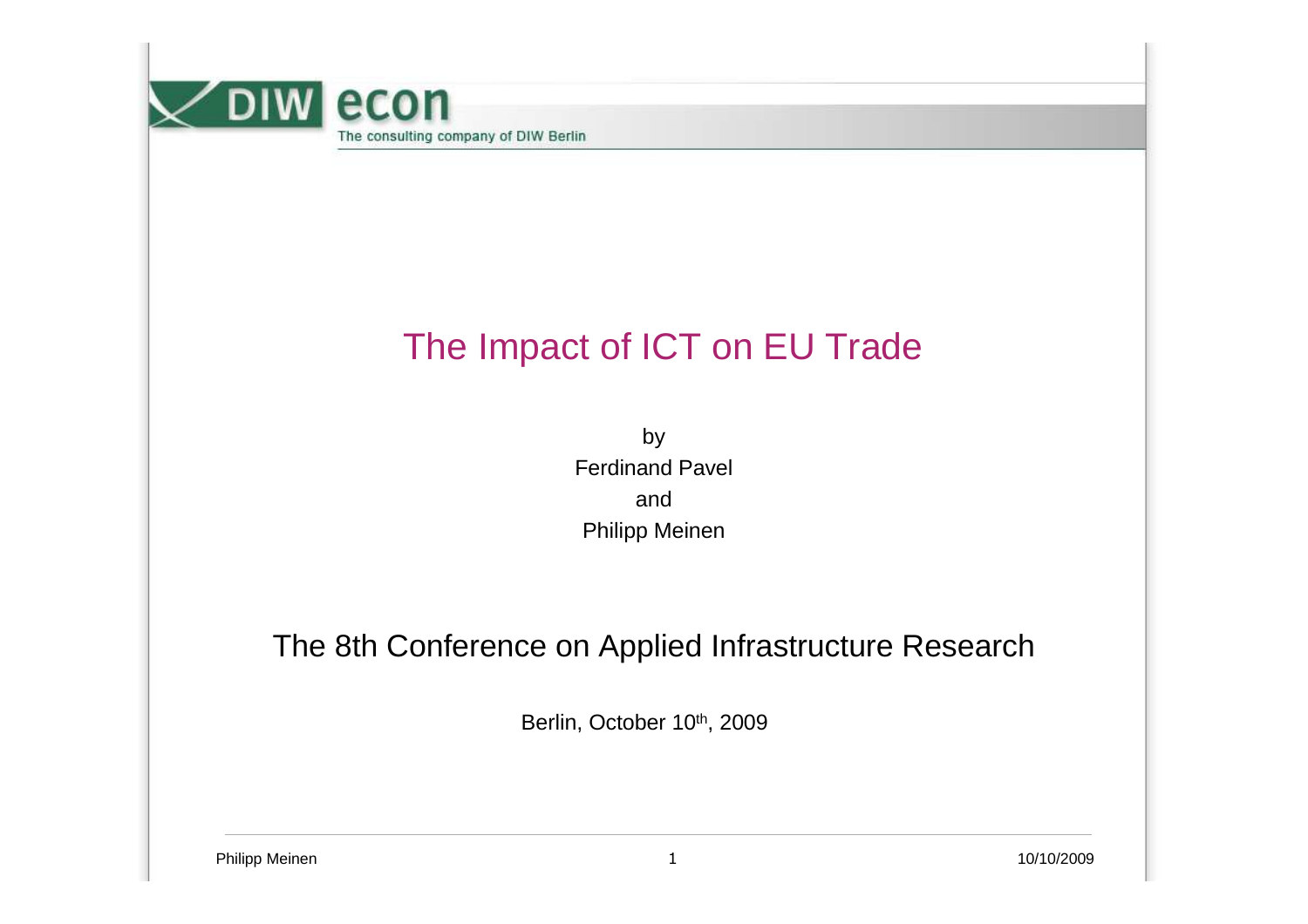

## **Structure**

- $\Box$ **Background**
- $\Box$  Methodology
	- -Gravity model
	- -Construction of the ICT Development Index (IDI)
	- -Modelling of ICT in the gravity equation
- $\Box$  Estimation results
	- -First estimation approach
	- -Second estimation approach

#### $\Box$ **Conclusion**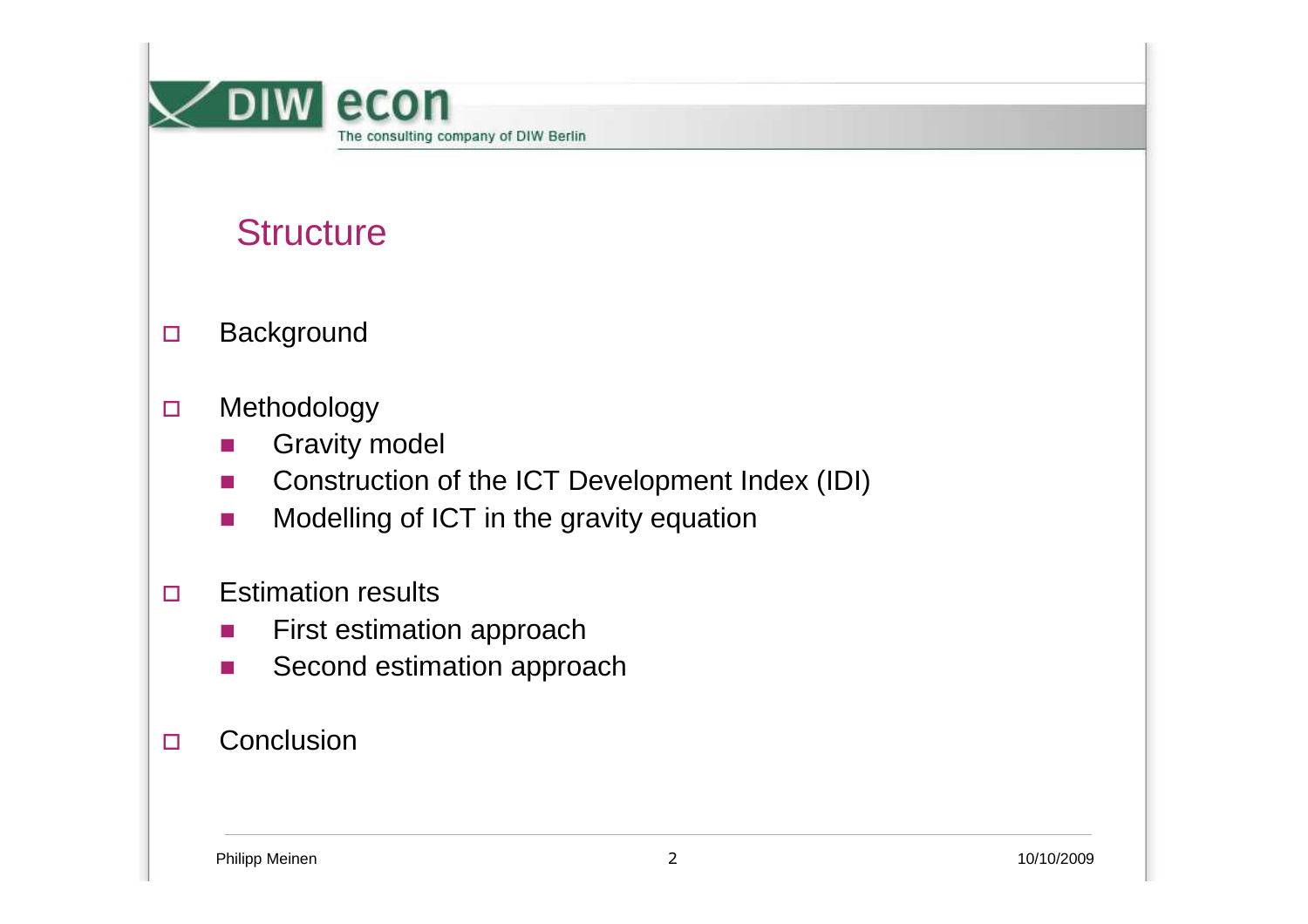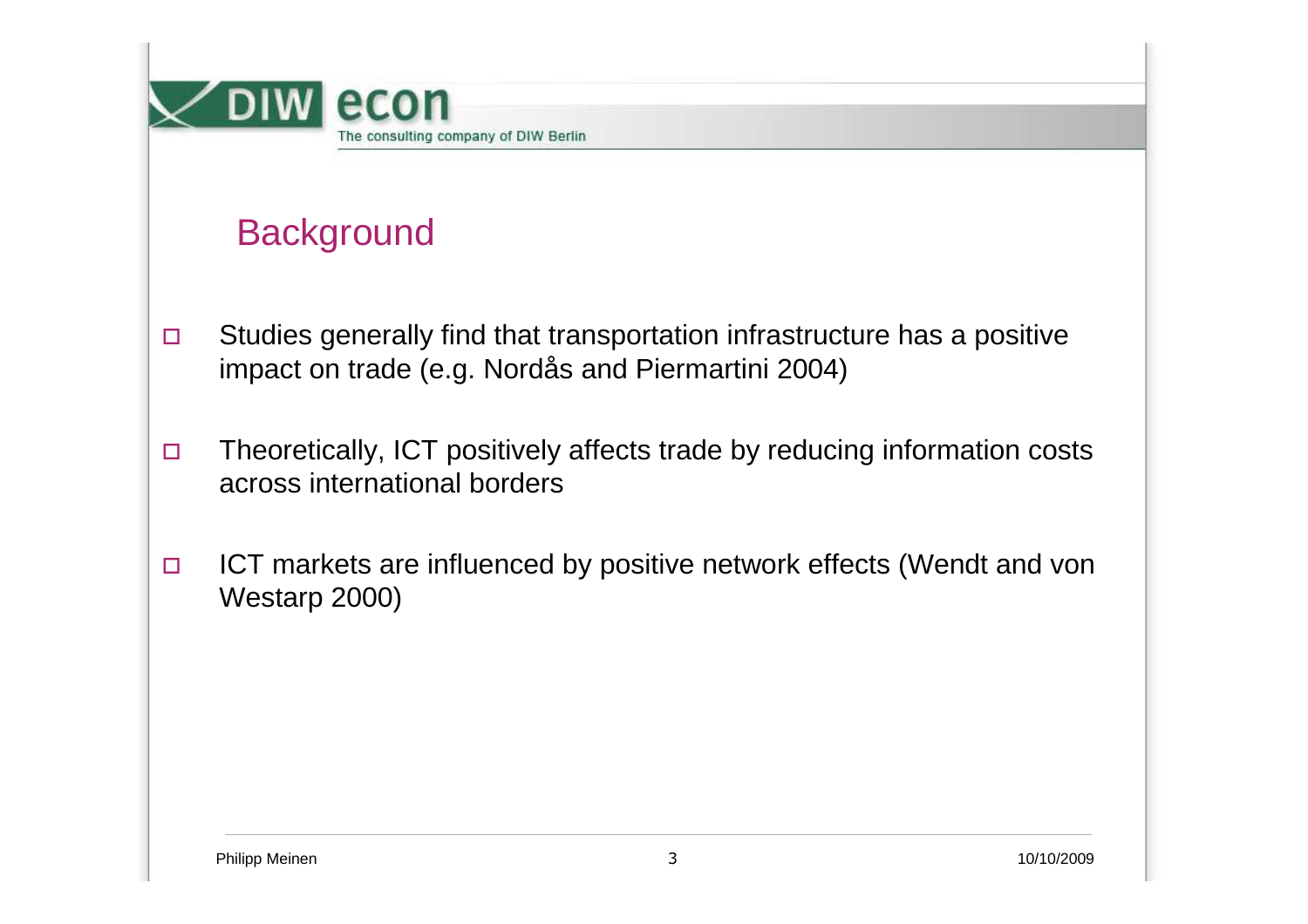

# **Methodology**

The gravity model

- -Commonly applied econometric model to analyse trade related issues.
- -Proven consistency with economic theories of trade
- - Basic econometric model specification:
	- Log of real exports from one country to another is explained by:
	- olog of both counties' GDP (absorptive capacity)
	- olog of distance between the two countries (transportation costs), and
	- o several dummy variables such as landlocked, common border, common language or membership of a FTA (variety of trade costs).
- - Recent research highlights the importance of controlling for relative trade costs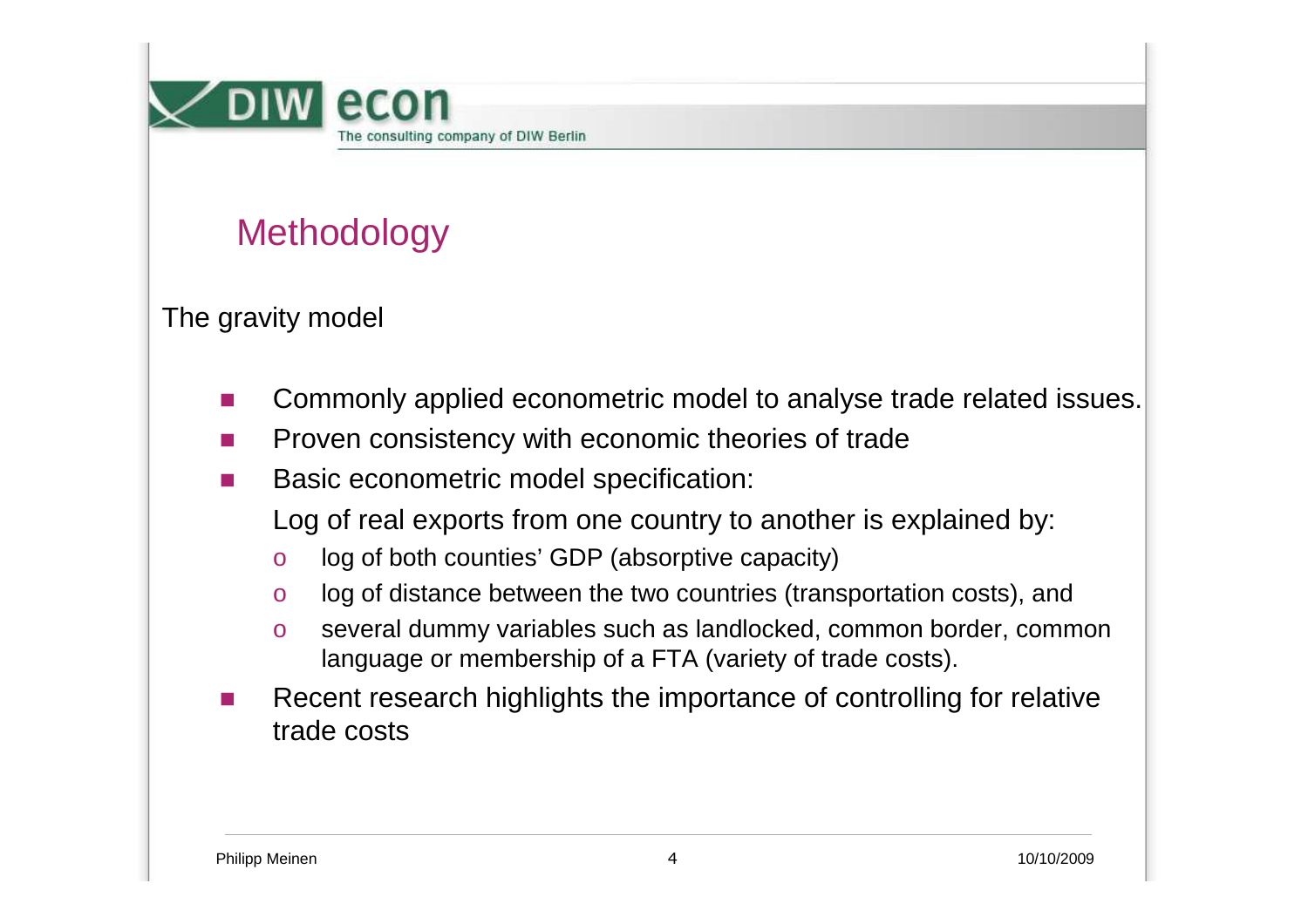

# Two estimation approaches

Basic model specification augmented by

- controls for relative trade costs, and
- controls for a time trend

The two model specifications differ by controlling for

- country-specific fixed effects (first estimation approach)
- country-pair fixed effects (second estimation approach)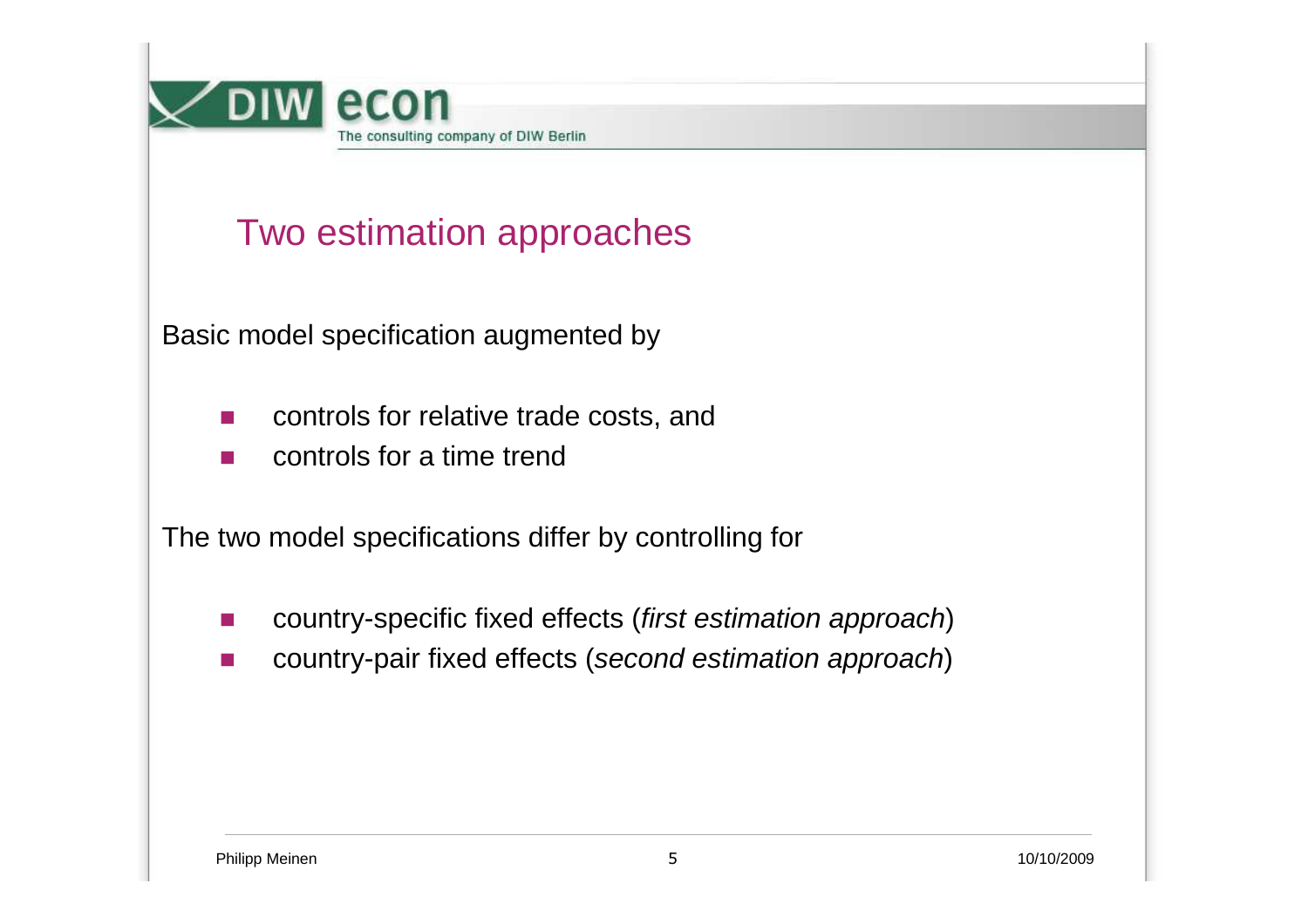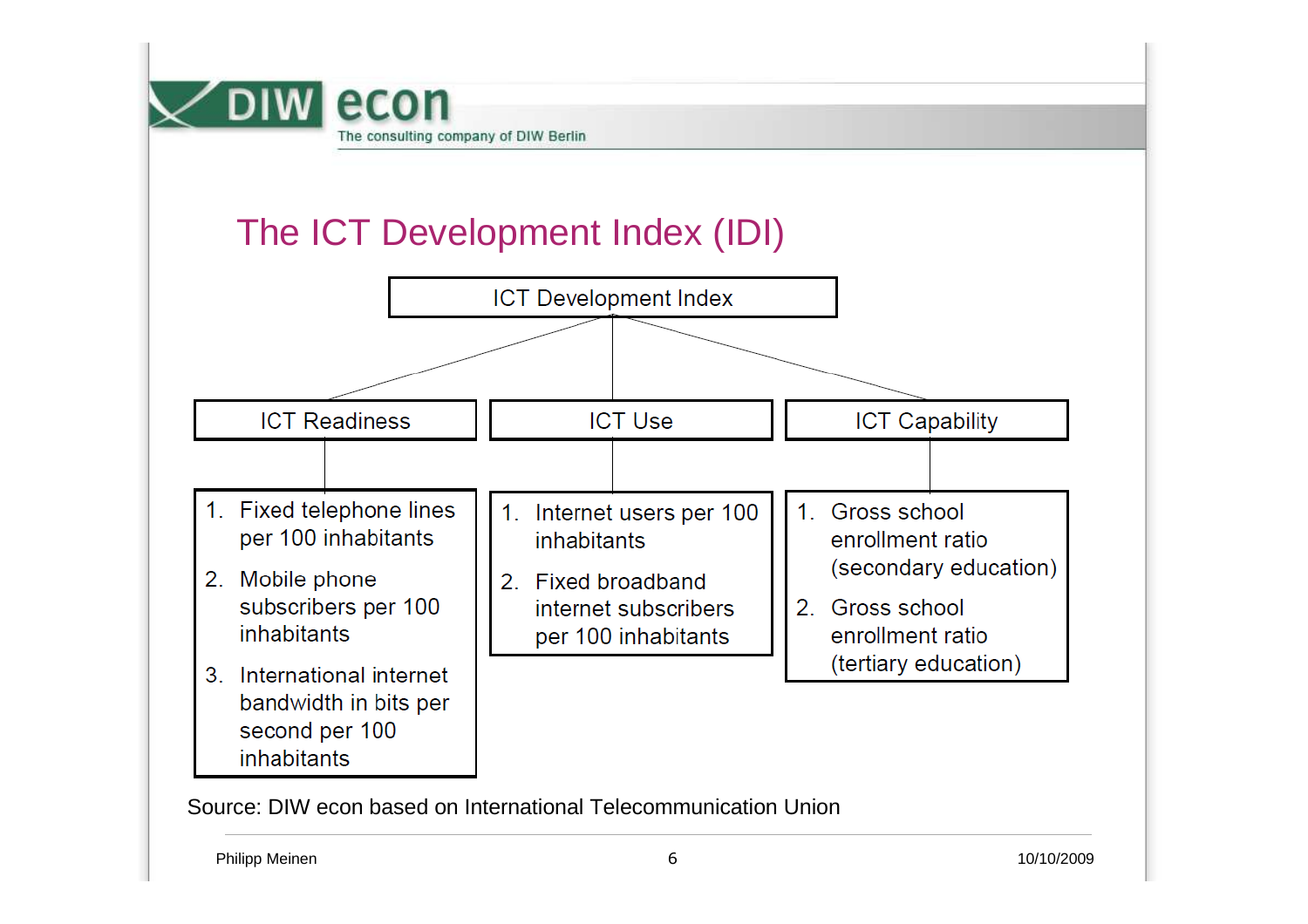

# Modelling ICT in the gravity framework

- $\Box$  Including ICT in the gravity model does not change its structural interpretation; ICT is part of the trade cost function
- $\Box$ Estimation approach has to account for the network characteristic of ICT

### **The two estimation approaches require two modelling alternatives of ICT:**

-First estimation approach:

> ICT is included via a dummy variable (1 if both trading partners have above average quality of ICT development and 0 otherwise)

-Second estimation approach:

> ICT developments of the exporting and importing countries are included in the regression as well as an interaction term of those two variables.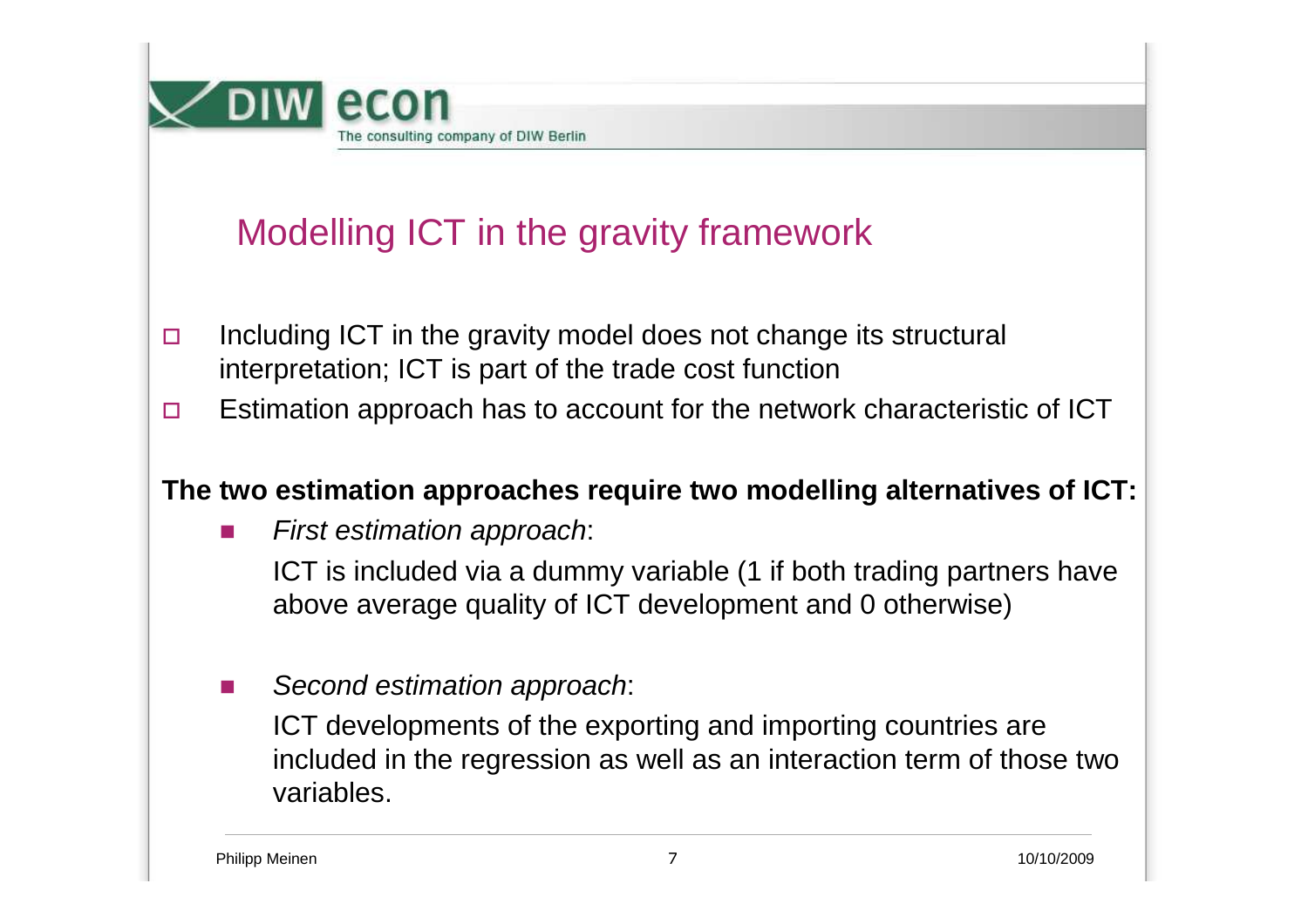

# Data

- $\Box$  29 countries are included in the sample:
	- -EU-27 except for Cyprus, Luxembourg, and Malta
	- -5 Non-EU countries: Australia, Canada, Japan, Korea, and USA
- $\Box$  13 years time period (1995-2007) leading to a squared panel of 10556 observations
- $\Box$  Data sources are IMF Direction of Trade Statistics, IMF World Economic Outlook Database, World Development Indicators, CEPII, and International Telecommunication Union.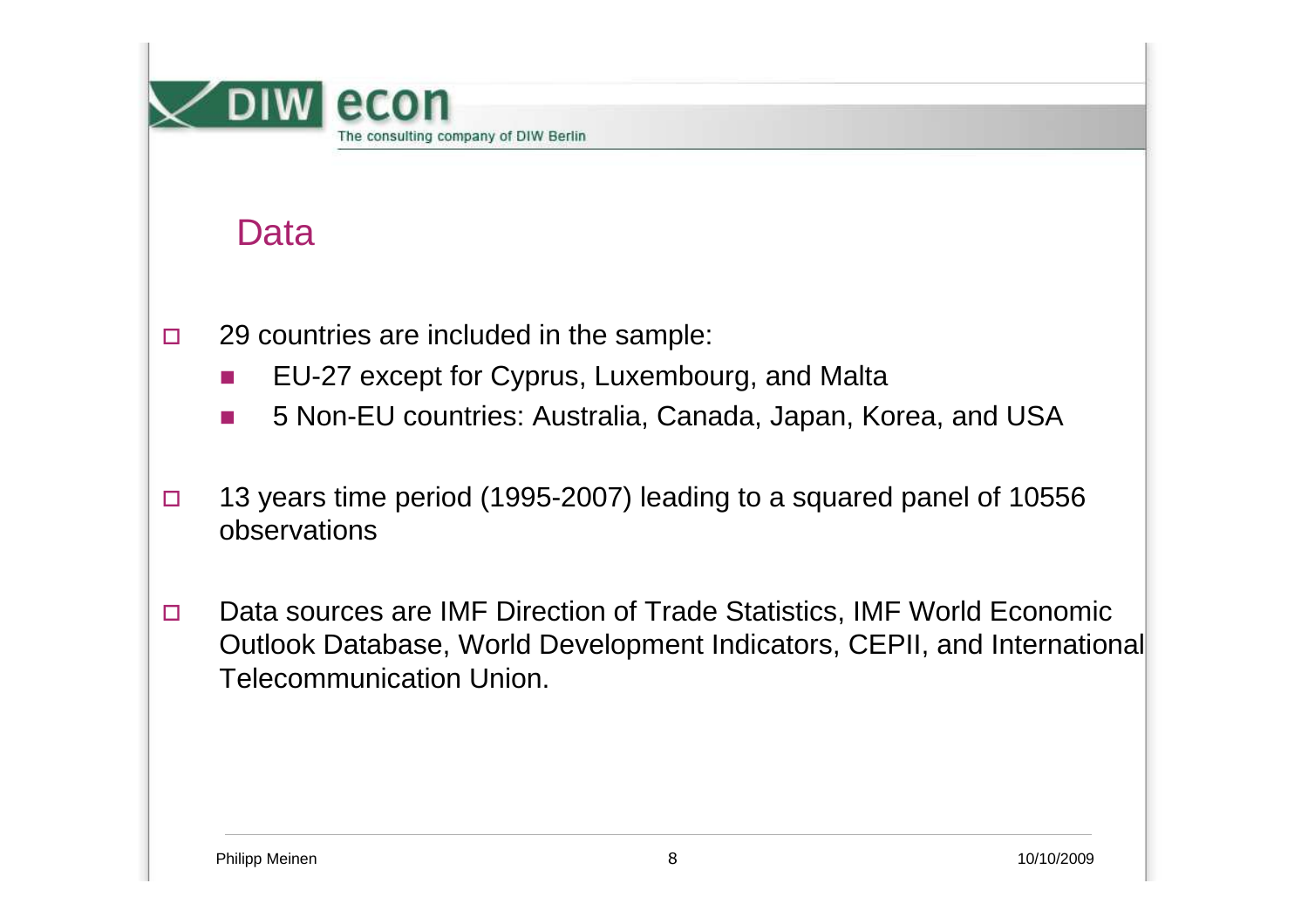

### Estimation results of the first estimation approach

Table 1: Results from first estimation approach – marginal effects

| Dependent variable: Log of real<br>exports | Exporter and importer specific fixed effects, time fixed<br>effects, and time varying importer and exporter<br>dummies |             |             |             |
|--------------------------------------------|------------------------------------------------------------------------------------------------------------------------|-------------|-------------|-------------|
|                                            | Model 1                                                                                                                | Model 2     | Model 3     | Model 4     |
| Log of distance                            | $-1.404***$                                                                                                            | $-1.395***$ | $-1.399***$ | $-1.394***$ |
| Common language                            | 1.209                                                                                                                  | 1.219       | 1.182       | 1.192       |
| Common border                              | $1.372**$                                                                                                              | $1.392**$   | $1.37**$    | 1.368**     |
| EU membership                              | 0.865                                                                                                                  | 0.891       | 0.865       | 0.872       |
| Transportation infrastructure dummy        | $1.469***$                                                                                                             |             |             | $1.333***$  |
| <b>ICT development dummy</b>               |                                                                                                                        | $1.468***$  |             | $1.327***$  |
| Aggregated dummy                           |                                                                                                                        |             | $1.547***$  |             |
| <b>Observations</b>                        | 10556                                                                                                                  | 10556       | 10556       | 10556       |
| R-squared                                  | 0.916                                                                                                                  | 0.916       | 0.916       | 0.917       |

\*\*\*, \*\*, and \* denote significance at 1%, 5%, and 10% levels Source: DIW econ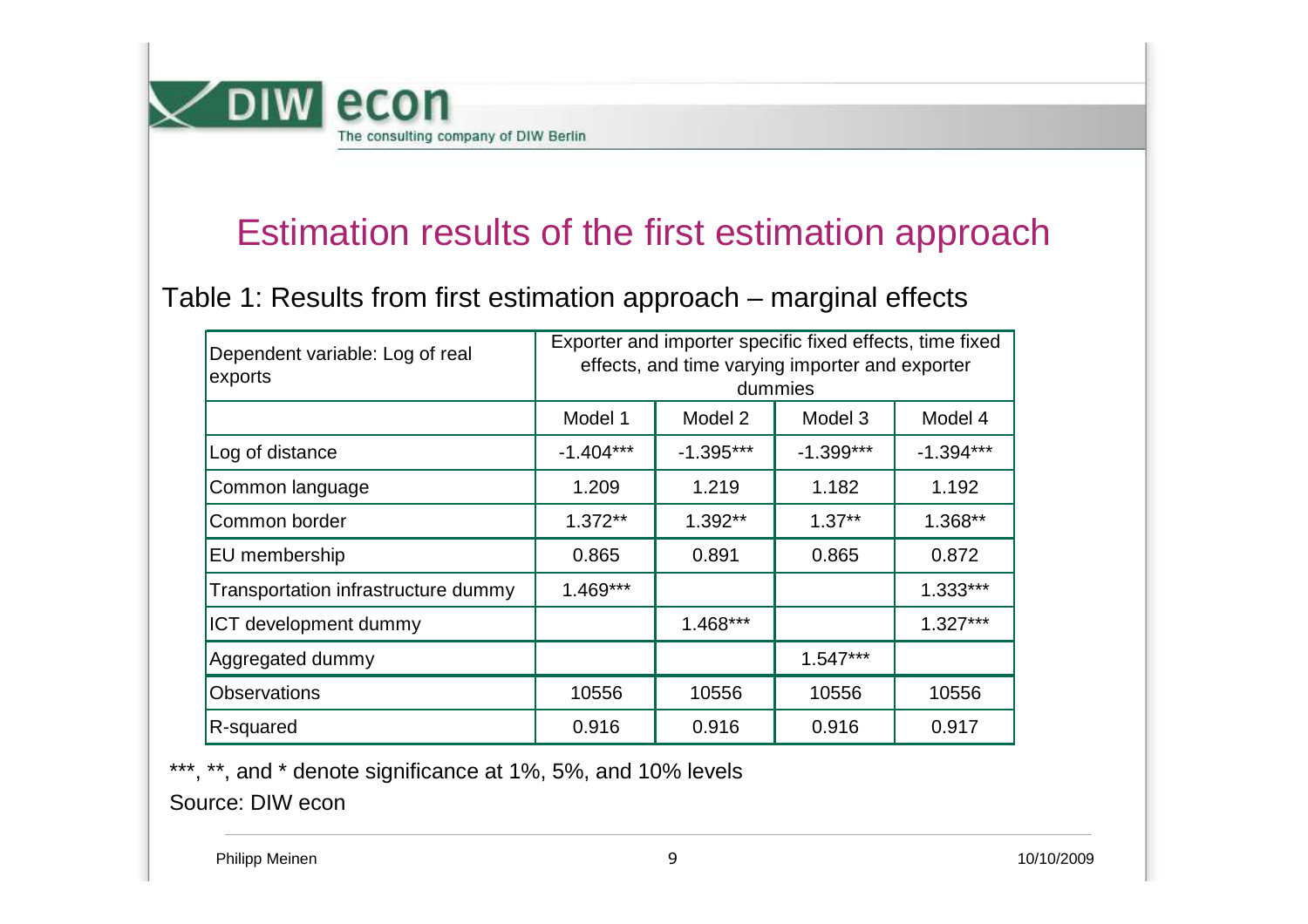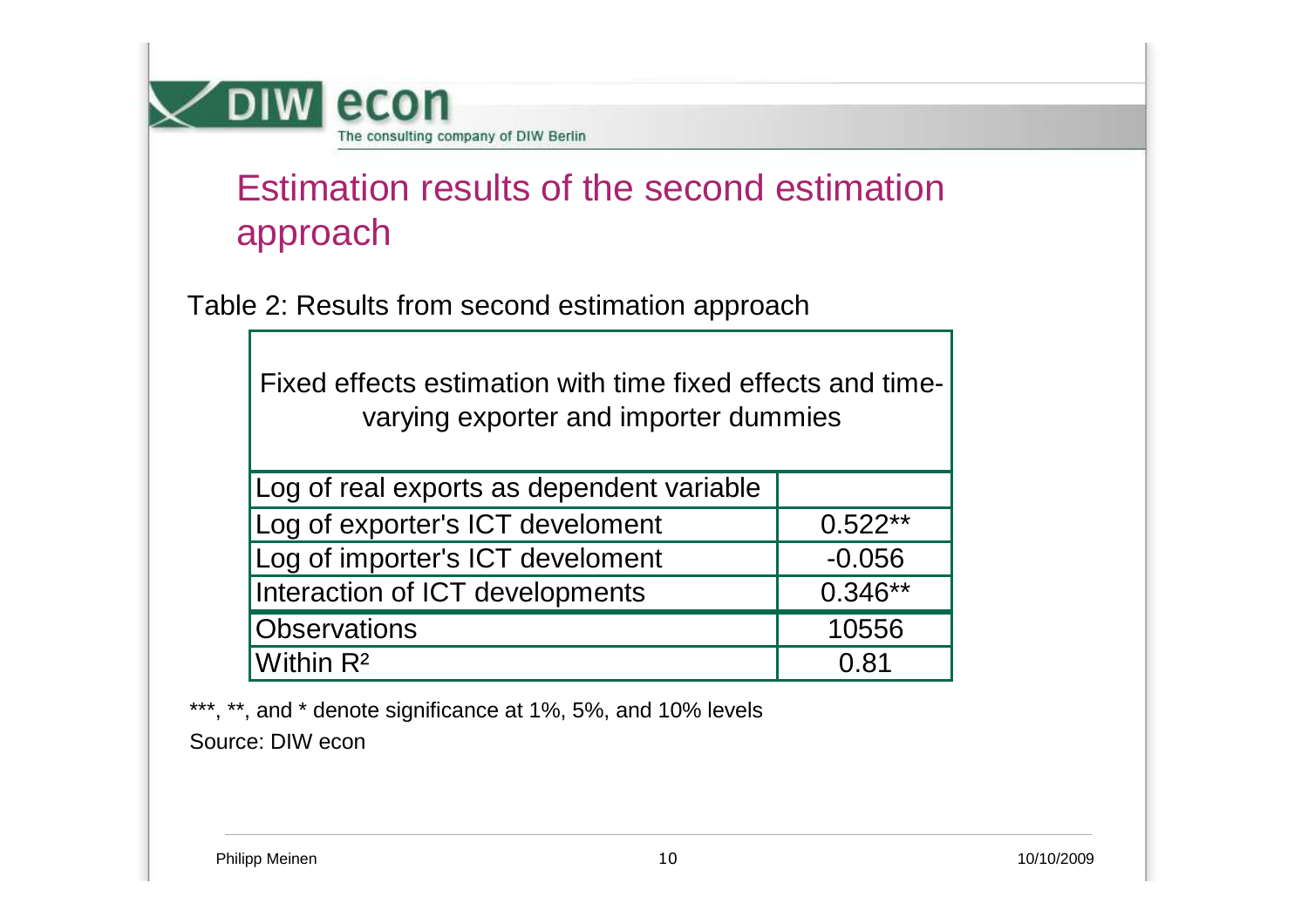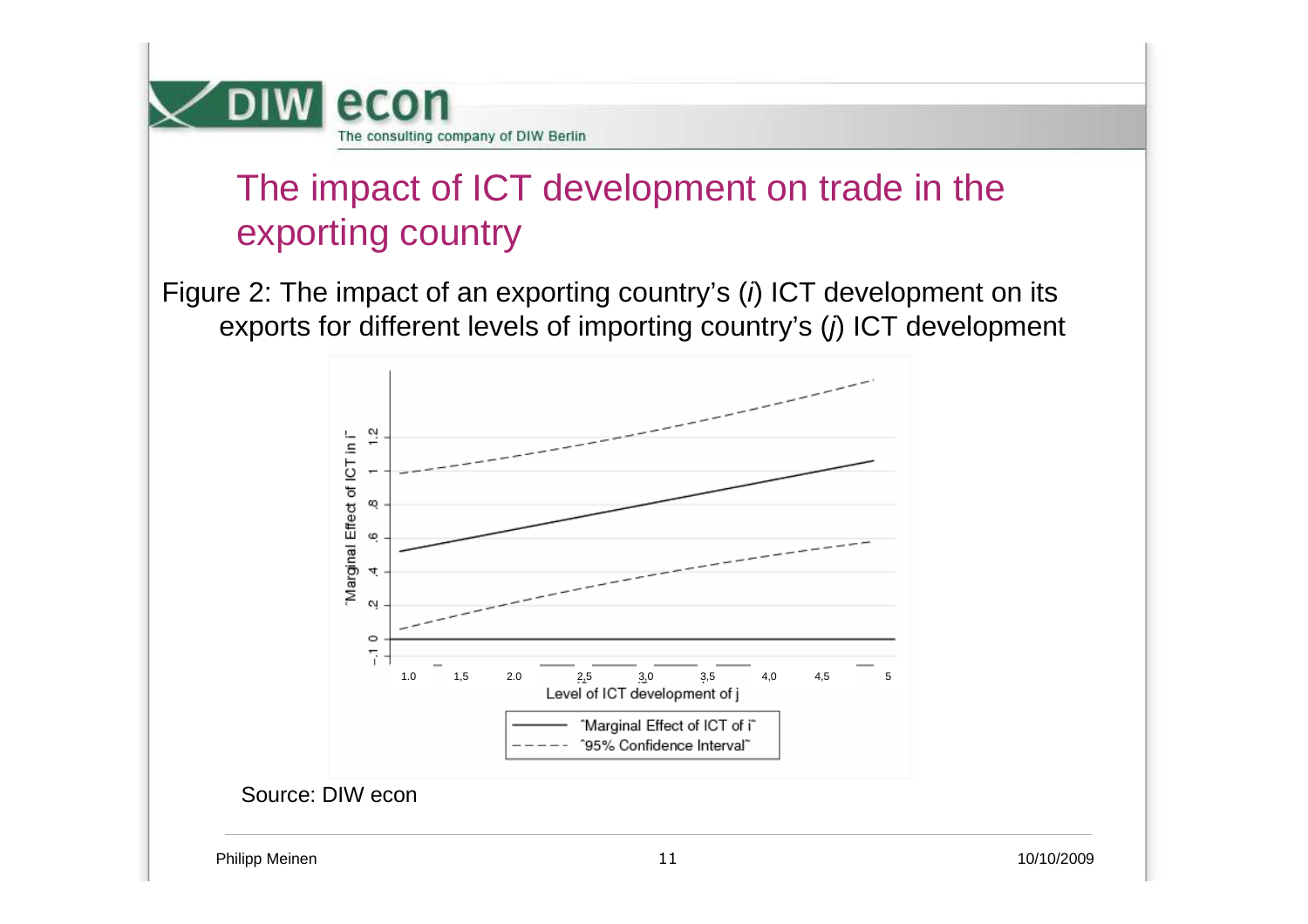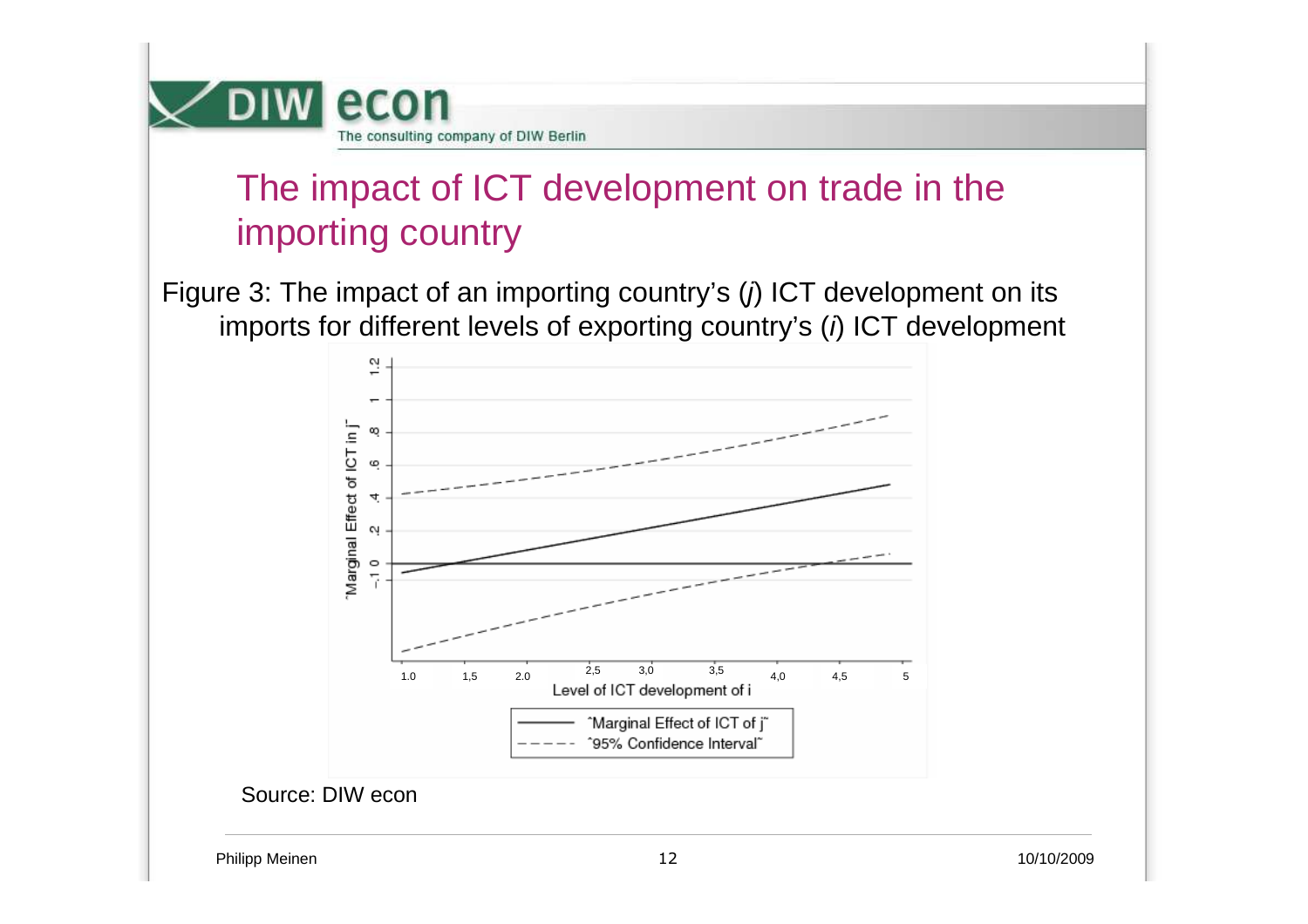